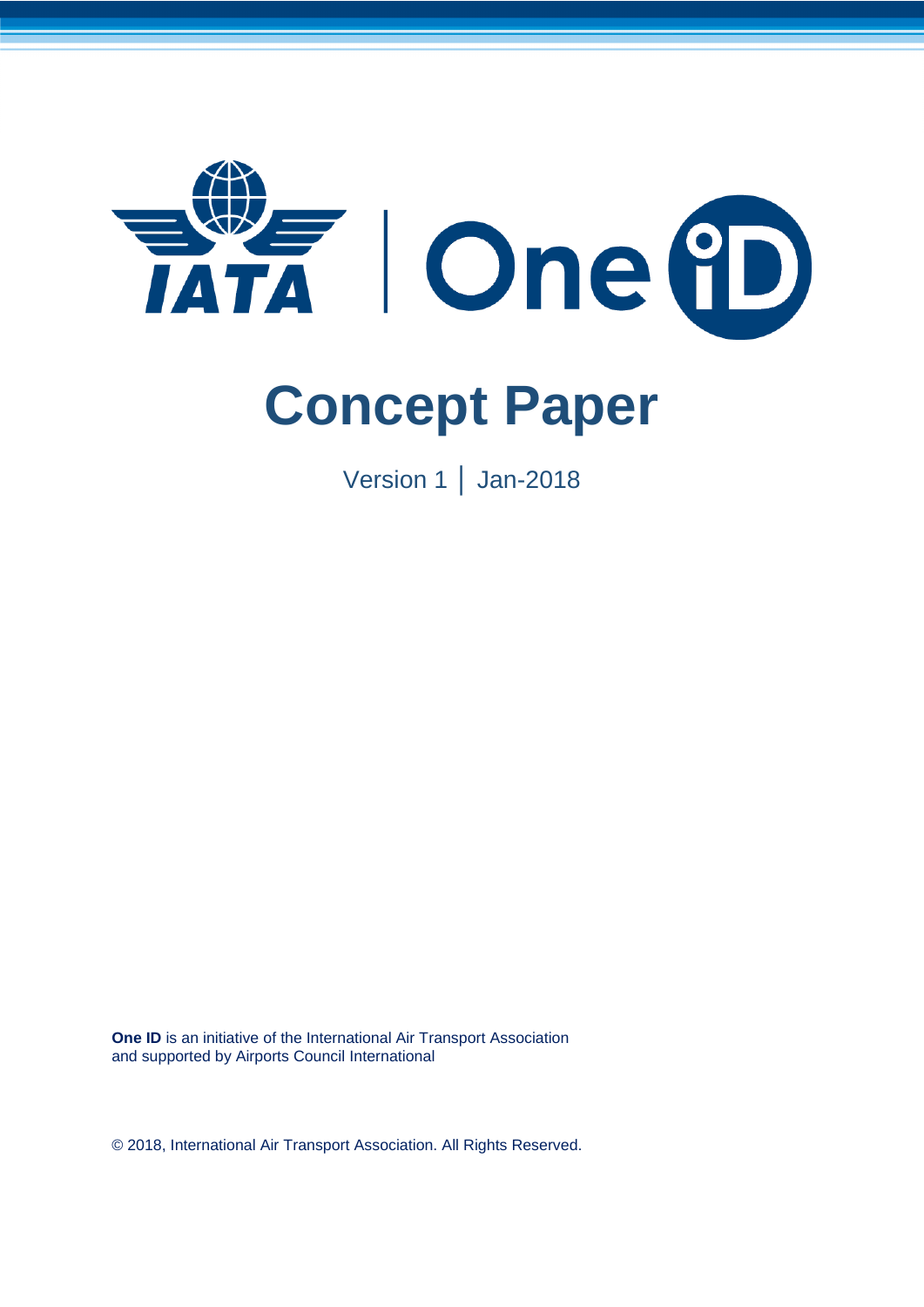

## 1. One ID – a revolution in passenger processing

IATA's vision of an "end-to-end passenger experience that is seamless, efficient and secure" aims at offering passengers a frictionless airport process allowing the possibility to walk through the airport without breaking stride.

Today's reality is that the combination of increasing passenger numbers, limited physical infrastructure, enhanced security requirements and legacy processes results in more friction and a complicated, unpleasant experience for passengers.

Over the past decade, IATA has launched a number of initiatives to improve the passenger process, such as Fast Travel, Smart Security and Automated Border Control – often in close collaboration with ACI and other key stakeholders. While these initiatives are certainly delivering significant value for the passengers and the industry, their benefits remain limited within their own scope.

Individual stakeholders take steps to ensure their own obligations are met, but with little or no coordination between them. This fragmented approach results in a multitude of tokens (boarding passes, passports and other forms of ID) to be presented – by themselves or in combination with one another – in a repetitive manner to various stakeholders and for different purposes. The industry has not yet managed to fully break these silos and needs to collaborate towards a solution that would apply horizontally across the whole process.

One ID seeks to introduce a streamlined, friction-free and passenger-centric process that allows an individual to assert their identity, online or in person, to the required level at every process step, while maintaining the privacy of personal data. This will allow for a more personalized customer experience to be delivered, cost-efficiency to be improved, security benefits to be gained, and the opportunity to generate enhanced ancillary revenue. Enabling faster ways of establishing a trusted identity can break the traditional paradigm where security and passenger facilitation come at the expense of one another, allowing both to be enhanced simultaneously.

The concept relies on early validation of the passenger's identity, and controlled access to this information by the various public and private stakeholders involved on a need-to-know and authorizedto-know basis, so that the passenger can be recognized and attended to in the most efficient way in subsequent process steps

The scope extends across international and domestic travel scenarios, and across departure, transfer and arrival processes.

With the increased maturity and continued advancement of biometric recognition systems, identity management platforms, mobile technologies, data security and other technological developments, the tools are there to enable this revolution in passenger processing. These innovations may also support the industry's direction of off-airport processing, allowing passengers to arrive at the airport "ready to fly".

Nevertheless, real progress can only be achieved through collaboration between airlines, airports, border agencies, screening authorities and potentially other stakeholders – all of which have ultimately as much to gain from a coordinated approach as the passenger. IATA is uniquely positioned to help facilitate this change by bringing together all stakeholders within the air travel continuum, including governments.

Standardization and harmonization of frameworks, processes, data models, and data interchange protocols will be crucial to expedite and maximize the benefits for all.

The objective of the One ID initiative then is to bring industry and government stakeholders around to table to establish a common vision and roadmap, and pursue the development and adoption of standards and recommended practices.

The need for and benefits of robust identity management are not unique to the aviation industry, and thus the One ID program of work shall consider progress made and lessons learned in other industries – financial services and healthcare to name a few – and seek collaboration with other initiatives such as, for instance, work undertaken by the World Economic Forum.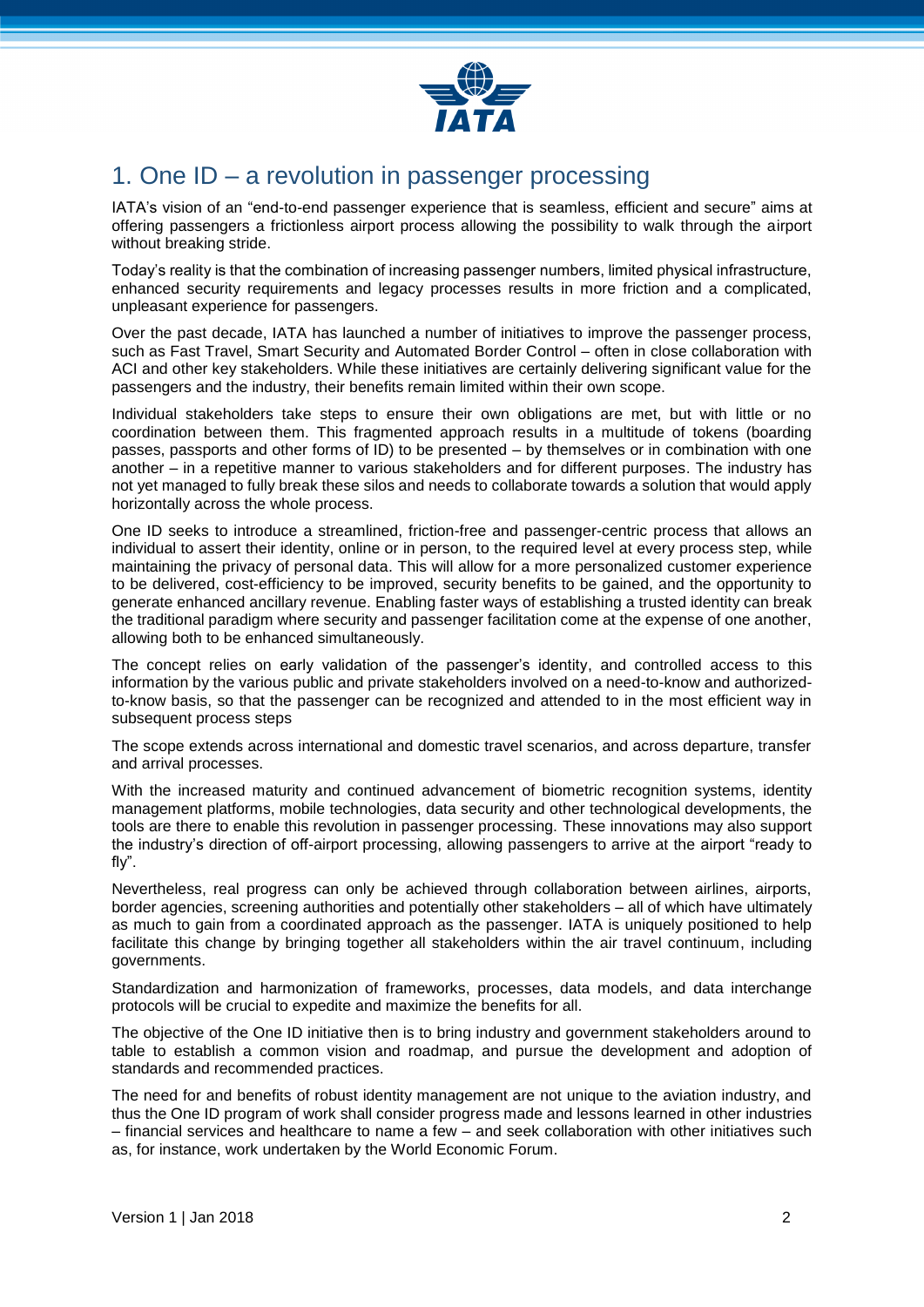

# 2. Concept

One ID introduces robust, integrated identity management across the end-to-end passenger process, from the time of booking, throughout the various pre-departure, departure, transfer and arrivals processes, including the return trip – both in international and domestic travel scenarios.

The basic principle is that passenger data is collected, admissibility is assessed, and identity is confirmed as early as possible in the process, and is subsequently shared, used and amended by all stakeholders across the end-to-end journey (departure, transfer, arrival, and return trip).

The following table, though simplified and non-exhaustive, describes how this approach fundamentally differs from the legacy process:

|                                                                                  | <b>Description</b>                                                                                              | <b>Legacy process</b>                                                                                                                                                                                   | One ID                                                                                                                                                                                         |
|----------------------------------------------------------------------------------|-----------------------------------------------------------------------------------------------------------------|---------------------------------------------------------------------------------------------------------------------------------------------------------------------------------------------------------|------------------------------------------------------------------------------------------------------------------------------------------------------------------------------------------------|
| Ready to fly <sup>1</sup>                                                        | Joe Bloggs<br>$\bullet$<br>commences his<br>trip                                                                | Admissibility: is Joe<br>$\bullet$<br>Bloggs authorized to<br>travel to destination?<br>Identity may be<br>$\bullet$<br>checked depending<br>on location and travel<br>scenario: is this Joe<br>Bloggs? | Identity check: is this<br>$\bullet$<br>Joe Bloggs?<br>Admissibility: is Joe<br>$\bullet$<br>Bloggs authorized to<br>travel to destination?<br>Store information for<br>$\bullet$<br>later use |
| <b>Bag drop</b>                                                                  | Joe Bloggs wants<br>$\bullet$<br>to check bags                                                                  | Identity may be<br>$\bullet$<br>checked depending<br>on location and travel<br>scenario: is this Joe<br>Bloggs?                                                                                         | This is Joe Bloggs; he<br>$\bullet$<br>is ready to check bags                                                                                                                                  |
| <b>Security</b><br>screening and<br>access to the<br>security<br>restricted area | Joe Bloggs wants<br>$\bullet$<br>to go through<br>security and<br>proceed to the<br>security restricted<br>area | Admissibility: is Joe<br>$\bullet$<br>Bloggs authorized to<br>enter?<br>Identity may be<br>$\bullet$<br>checked depending<br>on location and travel<br>scenario: is this Joe<br>Bloggs?                 | This is Joe Bloggs; he<br>$\bullet$<br>is authorized to go<br>through security and<br>proceed to the security<br>restricted area; please<br>use security screening<br>protocol "A"             |
| <b>Outbound</b><br>border controls                                               | Joe Bloggs wants<br>$\bullet$<br>to cross the<br>border and leave<br>the country                                | $\bullet$<br>Admissibility: is Joe<br>Bloggs authorized to<br>cross the border?<br>Identity check: is this<br>$\bullet$<br>Joe Bloggs?                                                                  | This is Joe Bloggs;<br>$\bullet$<br>background checks<br>have already been<br>performed and he is<br>authorized to cross the<br>border and leave the<br>country                                |
| <b>Boarding</b>                                                                  | Joe Bloggs wants<br>$\bullet$<br>to board the<br>aircraft                                                       | Admissibility: is Joe<br>$\bullet$<br>Bloggs authorized to<br>board?<br>Identity may be<br>$\bullet$<br>checked depending<br>on location and travel<br>scenario: is this Joe<br>Bloggs?                 | $\bullet$<br>This is Joe Bloggs; he<br>is authorized to board<br>the aircraft                                                                                                                  |

<sup>1</sup> For the purpose of this paper, we make abstraction of the "check-in" process, a legacy process that will be eliminated over time as its constituent elements are integrated into other process steps and touchpoints.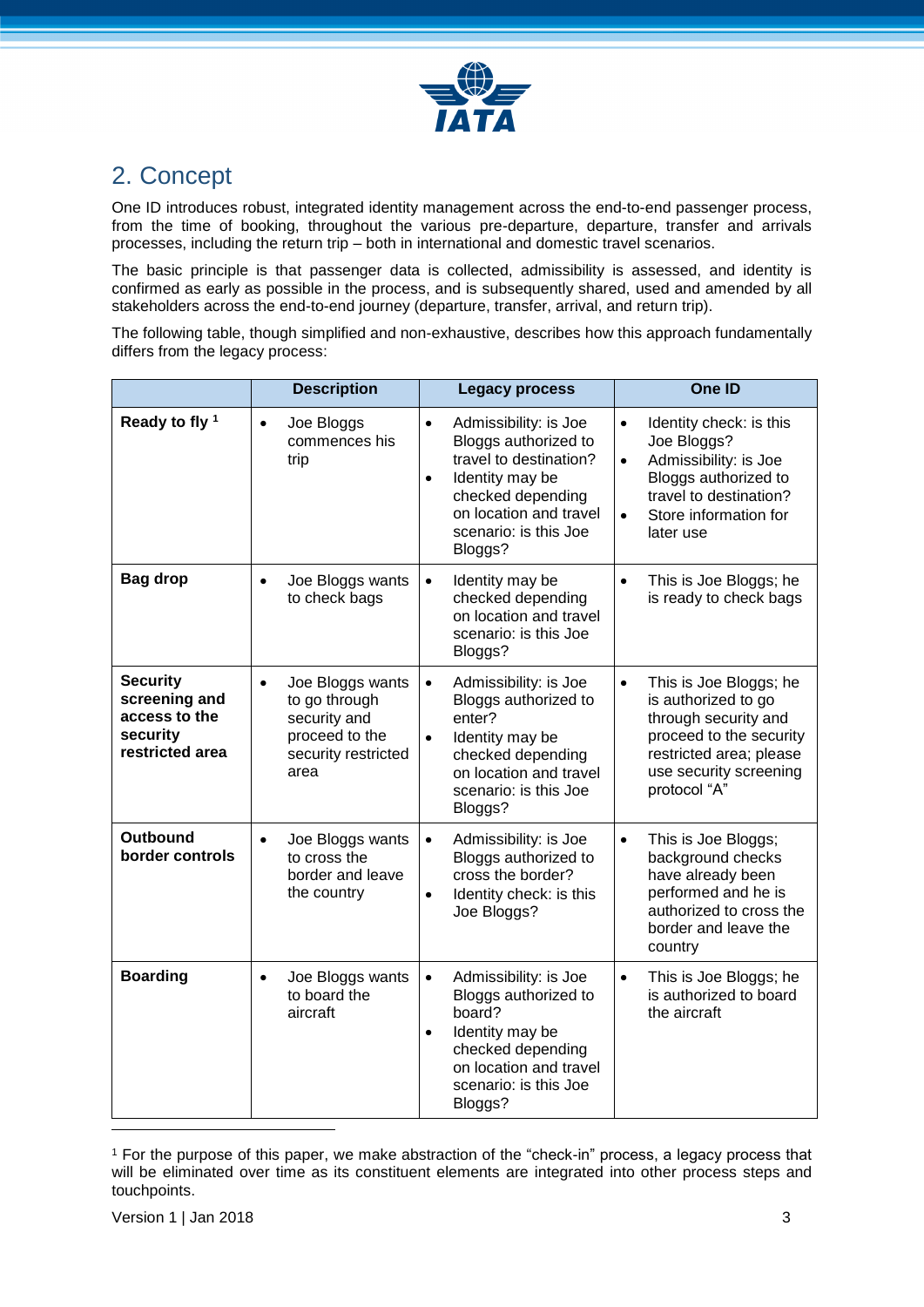

| <b>Inbound border</b><br>controls | Joe Bloggs wants<br>$\bullet$<br>to cross the<br>border and enter<br>the country | Admissibility: is Joe<br>$\bullet$<br>Bloggs authorized to<br>cross the border?<br>Identity check: is this<br>$\bullet$<br>Joe Bloggs?                                                   | This is Joe Bloggs;<br>٠<br>background checks<br>have already been<br>performed, and he is<br>authorized to cross the<br>border and enter the<br>country |
|-----------------------------------|----------------------------------------------------------------------------------|------------------------------------------------------------------------------------------------------------------------------------------------------------------------------------------|----------------------------------------------------------------------------------------------------------------------------------------------------------|
| Return trip-<br>ready to fly      | Joe Bloggs is<br>$\bullet$<br>traveling back<br>home                             | Admissibility: is Joe<br>$\bullet$<br>Bloggs authorized to<br>travel?<br>Identity may be<br>$\bullet$<br>checked depending<br>on location and travel<br>scenario: is this Joe<br>Bloggs? | This is Joe Bloggs; he<br>$\bullet$<br>is authorized to travel                                                                                           |

In order to achieve this in the most effective, efficient and secure manner, the following four elements need to be in place: a trusted, digital identity; an identity management platform; identity verification through biometric recognition; and a trust framework.

## 2.1. Trusted, digital identity

Identity checks imply ascertaining that the passenger is who they say they are (and not an imposter) and require 1-to-1 matching of the passenger against a verifiable source. This may be done manually by comparing the passenger's features against a picture ID (such as a conventional passport), or by matching the passenger's biometrics against those stored in a biometric ID (such as the e-passport).

Even if the addition of machine readable zones (MRZ) and the introduction of biometric passports have improved data accuracy and the security of passports, as long as we rely on the use of physical IDs little progress will be made in improving speed and ease with which identity can be authenticated and verified.

The use of a trusted, digital identity will not only facilitate real progress in terms of speed and ease of identity authentication and verification, it will also allow passengers to assert their identity online and in off-airport situations, thereby opening the possibility to move more processes off-airport and have passengers arriving at the airport "ready to fly". Ideally, digital travel authorizations will be associated with the digital identity, removing in the longer term the need for passengers to carry physical ID and travel documents with them.

The digital identity could be (temporarily) stored on a cloud-based digital platform; the Indian Aadhaar biometric system is a good example of this. Alternatively, the digital identity could be stored on a mobile device or physical token; the availability of biometric sensors on customer mobile devices could present an opportunity to make use of these smart devices instead of expensive, static airport infrastructure.

To further enhance the identity assertion process and the trust placed in the digital identity, a federated approach could be considered, leveraging information from partners to help assess the passenger's identity.

## 2.2. Identity Management Platform (IMP)

The One ID concept relies entirely on a collaborative approach between stakeholders. In order for this to work, an environment needs to be created in which they can store, share, reuse and amend passenger information in a collaborative and trusted manner – managing a data envelope that follows that passenger throughout the journey. This is what we refer to as an identity management platform (IMP), the operation of which is governed by a trust framework that is in place between the participating stakeholders (see below).

The IMPs' data envelope contains passenger identity data and signals for passenger processing, not with the aim to replace other systems such as airlines' departure control systems (DCS) or control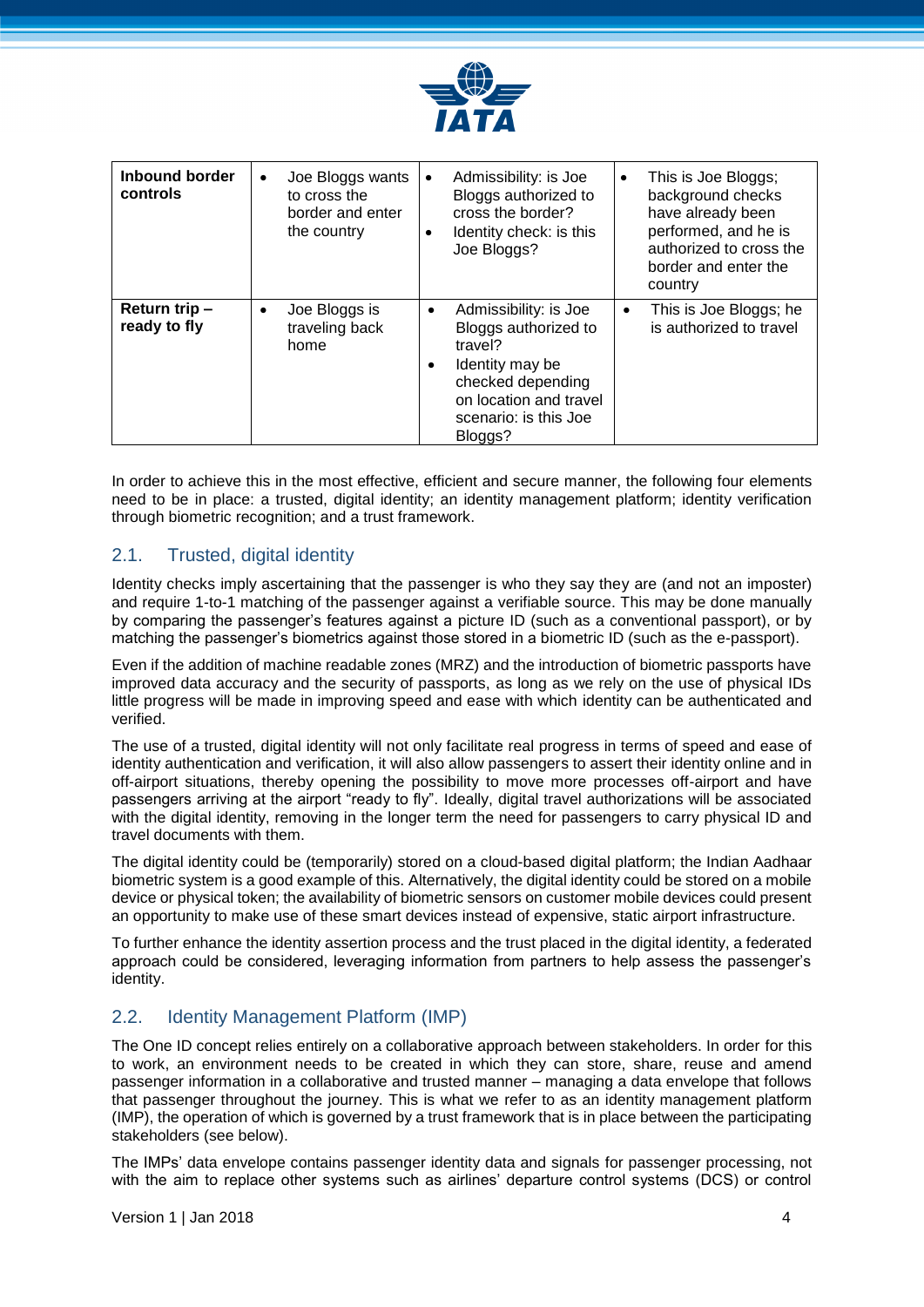

authorities' border management systems, but with the aim to connect these systems and enable a more efficient, streamlined and non-repetitive process.

The IMP is conceived according to the "privacy by design" principle, ensuring that stakeholders can only have access to passenger data on a "need-to-know" and "authorized-to-know" basis. Privacy and data protection regulations are strictly adhered to.

The inclusion of process information in the IMP data envelope will provide real-time visibility of where passengers are in the airport process. This will allow for a more personalized customer experience to be delivered, further efficiencies to be made, and the opportunity to generate enhanced ancillary revenue.

In order to link departure, transfer and arrival processes for a truly seamless passenger experience, IMPs operated in different air travel ecosystems will need to be interoperable.

#### 2.3. Identity verification through biometric recognition

Once the passenger is enrolled in the IMP, 1-to-N biometric recognition is used for instant identity verification throughout the various process steps, removing the need to physically present documents and credentials at every touchpoint.

To the extent possible, and with the passenger's consent, biometric enrollment is persistent for a certain period of time, and does not need to be repeated for every trip.

#### 2.4. Trust framework

In generic terms, a trust framework is a legally enforceable set of specifications, rules, and agreements that govern a multi-party system established for a common purpose, designed for conducting specific types of transactions among a community of participants, and bound by a common set of requirements.<sup>2</sup>

In order for stakeholders to trust one another, trust the data, and co-operate on a common identity management platform, a trust framework will have to be established among them. It will describe their respective roles, rights, responsibilities and obligations, incorporate business and technical requirements and specifications, identify applicable laws and regulations, specify financial arrangements, and describe how the trust framework will be governed – including policies related to compliance and quality assurance.

Such trust frameworks can exist at the level of a local air travel ecosystem – for instance an airport plus a number of airlines and control authorities – but to enable broader collaboration across the end-to-end passenger journey and in various travel scenarios, rules will also have to be established at national and international levels; which could, for instance, take the form of mutual recognition and harmonization of standards.

1

<sup>&</sup>lt;sup>2</sup> See [white paper](http://www.openidentityexchange.org/wp-content/uploads/2017/06/OIX-White-Paper_Trust-Frameworks-for-Identity-Systems_Final.pdf) published by Open Identity Exchange (OIX) in June 2017.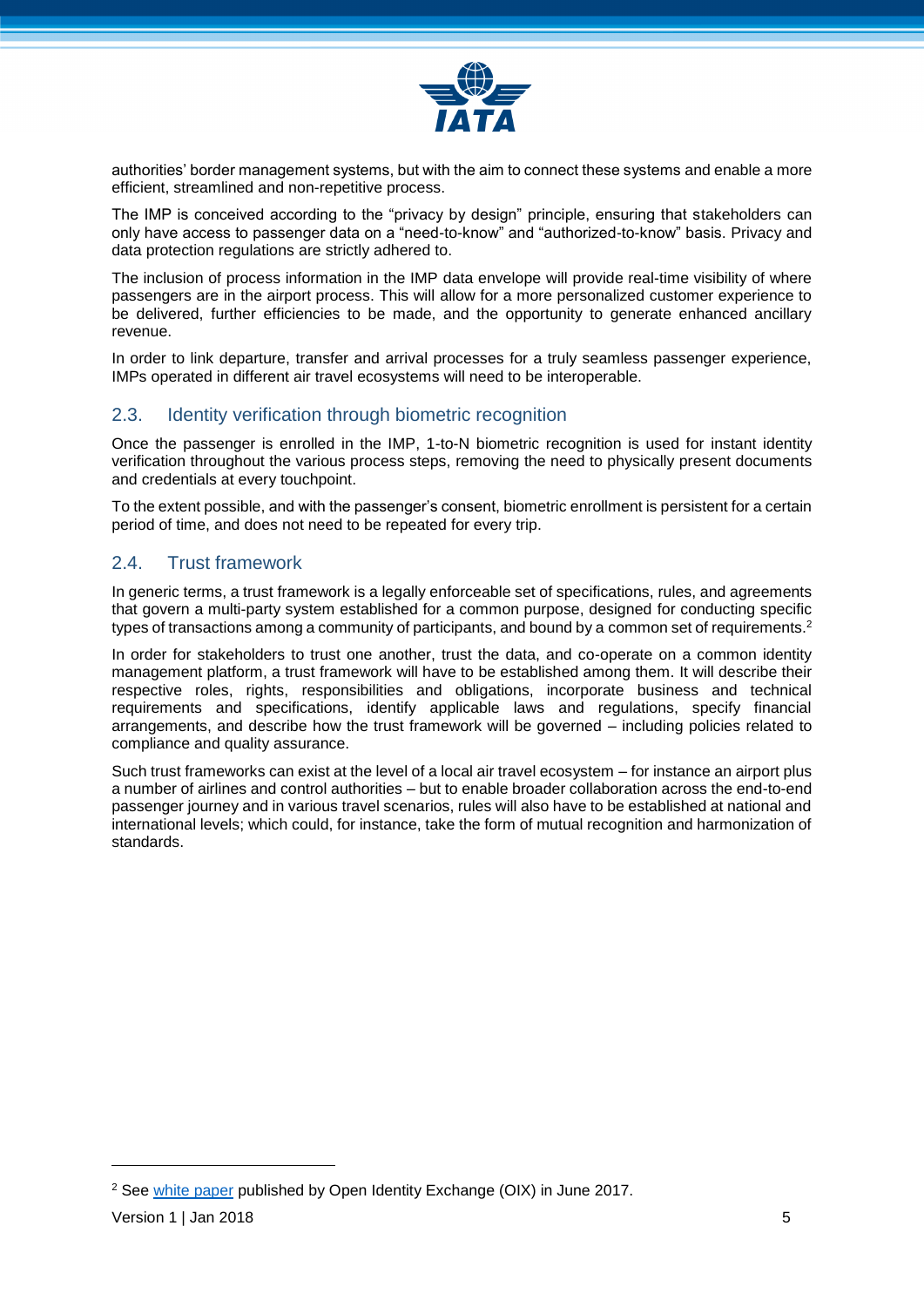

# 3. One ID will simplify and enhance the passenger process

One ID will remove the need for passengers to physically present documents in various combinations at various touchpoints, as this will be replaced by instant biometric recognition. This will deliver significant efficiencies and improvements to almost every step in the end-to-end process. For instance, it will allow for near universal self-service boarding.

These simplifications in individual process steps will, in turn, allow for physical touchpoints to be combined, removed or moved off-airport where possible, bringing us closer to our vision of a truly seamless ground process where all interactions with the passenger are simple and intuitive.

As such, One ID will be one of the contributing factors that could spell the end of the legacy check-in process, as its constituent elements are either obsolete or integrated into other process steps and touchpoints.

Another example is how access to the security checkpoint and outbound border control could, arguably, be combined into a single touchpoint. Or, alternatively, how outbound border control could be integrated into the boarding process.

With One ID, the increased real-time visibility of where passengers are in the airport process, will not only allow for a more personalized customer experience to be delivered, but also help to achieve other efficiencies – for instance, locating passengers who may delay a flight and start identifying their checked baggage for possible off-load.

This will also greatly facilitate the transfer process, with the ability to reconcile arrivals and departures of transferring passengers, identifying passengers with short connection times for expedited processing, and offering increased opportunities for passenger engagement and ancillary sales. Interoperability between local air travel eco systems will be essential to incorporate the transfer process in One ID.

One ID, through its principle of capturing and validating passenger data as early as possible in the process, ideally at the time of booking or shortly thereafter, will also have a beneficial impact on the timeliness and quality of passenger data that airlines are required to submit to governments. This will allow control authorities to perform more robust advance risk analysis and keep inadmissible passengers off the airline. Using advanced passenger information and electronic visas would enable the vast majority of passengers to be cleared for expedited travel in advance of departure and would mean they may not need to queue to see an official at the border. Additionally, this would allow for processing to be done in off-peak periods and for the option to focus efforts on higher border control risks.

The use of robust identity management will equally allow for a more targeted approach at the security checkpoint and enable true risk-based differentiated screening of passengers and their belongings – one of the pillars of Smart Security, a joint initiative of IATA and ACI, the Airports Council International.

It should be noted that, while the majority of passengers will benefit from expedited processing, local regulations may require that passenger consent be obtained and that an alternative process is foreseen for those passengers who opt out. Facilities will also need to be carefully planned for those passengers that need additional checks or who can't use the automated system – for instance, infants, passengers requiring special assistance – and for cases where biometric matching fails.

Finally, One ID will be an enabler for IATA's ONE Order concept which intends to replace the multiple and rigid booking, ticketing, delivery and accounting methods by a single customer order record, holding all data elements obtained and required for order fulfilment across the air travel cycle. Linking the order to the passenger's digital identity will facilitate order management and fulfillment processes, allowing for services and goods to be seamlessly ordered and delivered throughout the journey.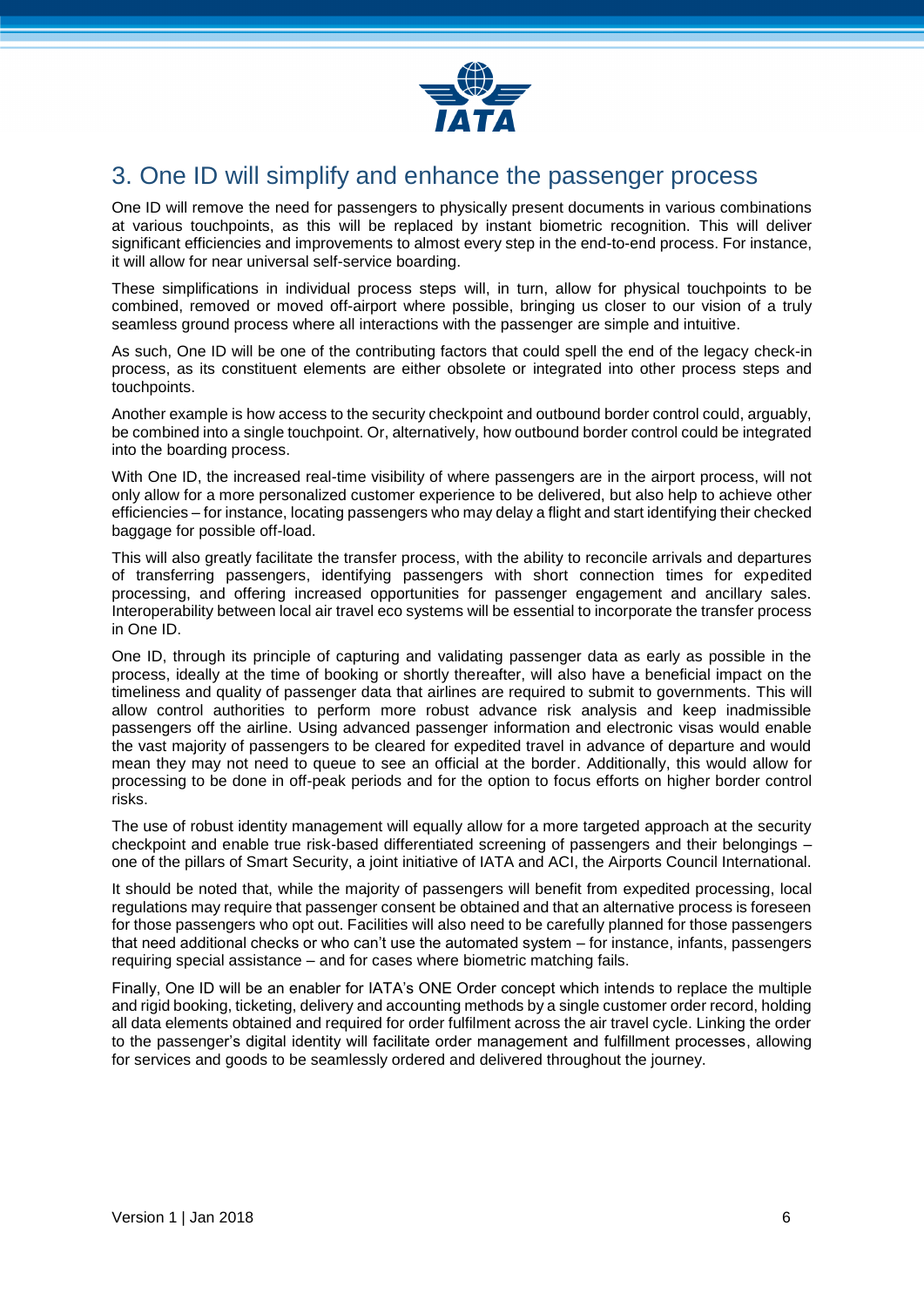

# 4. Stakeholder benefits: a seamless, efficient and secure passenger process

## 4.1. "Seamless" – improvements in passenger experience

The simplifications and process efficiencies that One ID brings to nearly every step in the end-to-end passenger journey will result in the elimination of repetitive processes and reduction in the number of touchpoints, and thus shorter queues and reduced waiting times. Ultimately, it will enable passengers to arrive at the airport ready to fly in nearly every travel scenario.

Improvements in passenger experience can be measured through surveys such as IATA's [Global](http://www.iata.org/publications/store/Pages/global-passenger-survey.aspx)  [Passenger Survey,](http://www.iata.org/publications/store/Pages/global-passenger-survey.aspx) its [Airs@t satisfaction survey,](http://www.iata.org/services/statistics/intelligence/Pages/passenger-satisfaction-survey.aspx) and [ACI's Airport Service Quality survey.](http://www.aci.aero/Customer-Experience-ASQ/Homepage)

Increased attractiveness of air travel is likely to increase demand and, as a consequence, aviation industry revenues, with satisfied customers traveling more often and more likely to select air travel over alternative modes of transportation.

Airports may also see an increase in non-aeronautical revenues (NAR) as passengers will be more relaxed and spend more time airside. As per an ACI [research report](http://www.aci.aero/Publications/New-Releases/Does-passenger-satisfaction-increase-airport-nonaeronautical-revenue-A-comprehensive-assessment-research-report) published in 2016, an increase in 1% in the global passenger satisfaction (as defined by ASQ survey) generates, on average, NAR growth of 1.5% -- i.e. when the passenger perceives an improvement in airport service quality, this results in a more than proportional growth of the airport's NAR.

## 4.2. "Efficient" –improved productivity, capacity and cost savings

Instant identity verification through biometric recognition at various touchpoints will reduce the time spent on manual ID checks, leading to staffing efficiencies and increased capacity. Airlines for instance may experience significant efficiency gains at bag drop and especially at boarding, with the possibility of near universal self-service boarding.

Border control agencies will equally experience staffing efficiencies as primary inspection is automated. Furthermore, cooperation among border control agencies (such as Customs, Immigration, Police, Quarantine, Health and Safety, Agriculture etc.) will improve due to sharing of information and the associated process efficiencies, allowing for harmonization of passenger processing systems, sharing of resources, and reducing unnecessary costs.

Improved real-time visibility of where passengers are in the airport process will help to better anticipate demand and allocate staff accordingly at the right time and the right place, leading to further staffing efficiencies and higher productivity for security agencies and border control agencies. For airlines, it offers the opportunity to identify late passengers more accurately and anticipate whether or not their checked baggage should be off-loaded, thus contributing to better on-time performance.

The combination of the increased real-time visibility of where passengers are in the airport process and more robust advance risk analysis can allow for smart queuing where travelers can be efficiently directed to the processes required by airline, aviation security, governments. By identifying, smartly routing, and potentially scheduling travelers who need specific processing, resources could be deployed more optimally and travelers would no longer need to wait in lines.

Floor space is a valuable asset for airports. The capacity gains associated with the ability to process more passengers faster, will lead to improved space efficiency and opportunities to defer or avoid infrastructure expansion.

#### 4.3. "Secure" – improvements in border, aviation and airport infrastructure security

In addition to the many self-service options that are available today, One ID will help further eliminate queues and crowds in airport landside areas, making them less vulnerable to acts of terrorism.